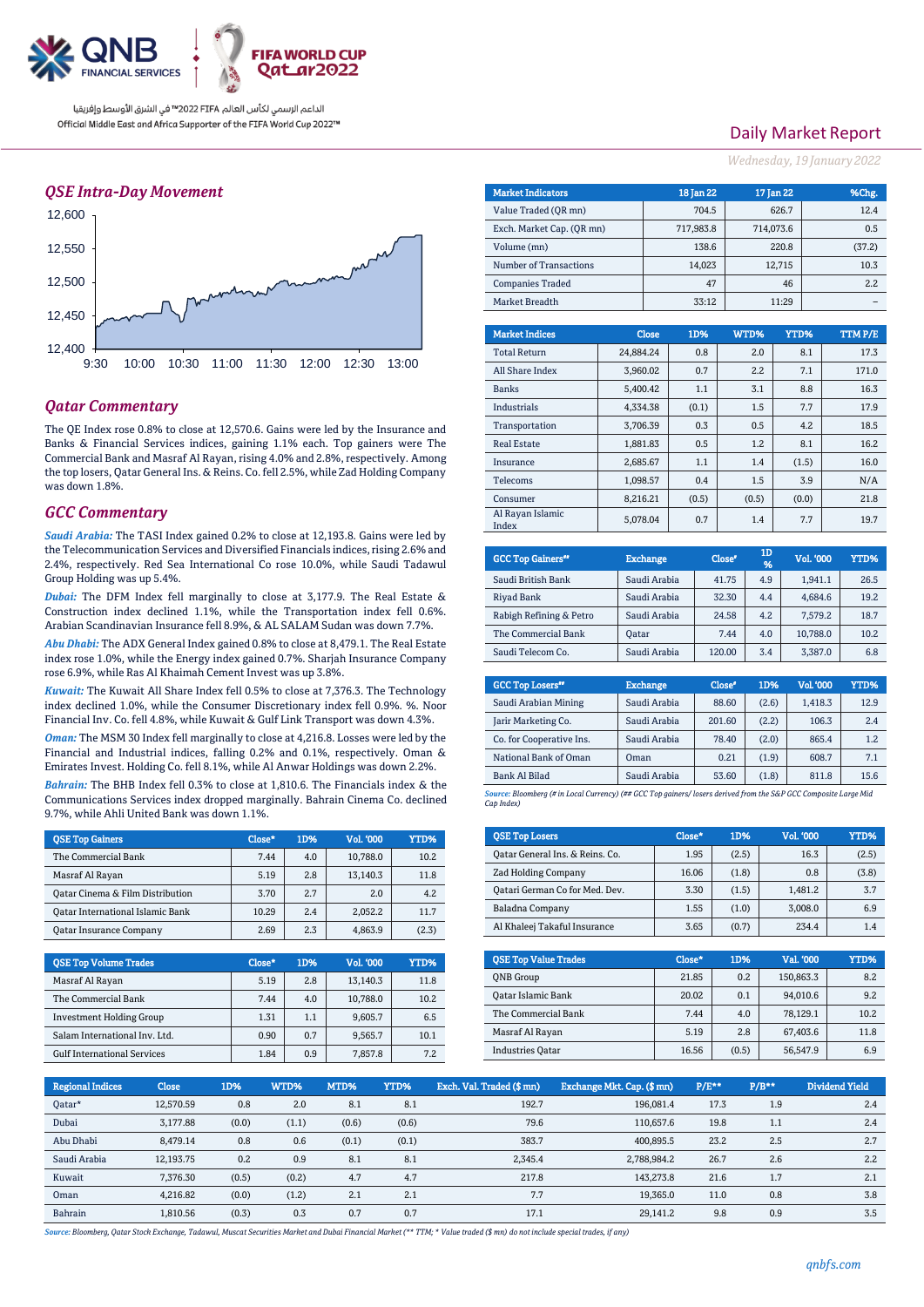

# Daily Market Report

#### *Wednesday, 19 January2022*

#### *Qatar Market Commentary*

- The QE Index rose 0.8% to close at 12,570.6. The Insurance and Banks & Financial Services indices led the gains. The index rose on the back of buying support from GCC and foreign shareholders despite selling pressure from Qatari and Arab shareholders.
- The Commercial Bank and Masraf Al Rayan were the top gainers, rising 4.0% and 2.8%, respectively. Among the top losers, Qatar General Ins. & Reins. Co. fell 2.5%, while Zad Holding Company was down 1.8%.
- Volume of shares traded on Tuesday fell by 37.2% to 138.6mn from 220.8mn on Monday. However, as compared to the 30-day moving average of 127.4mn, volume for the day was 8.8% higher. Masraf Al Rayan and The Commercial Bank were the most active stocks, contributing 9.5% and 7.8% to the total volume, respectively.

| <b>Overall Activity</b>        | Buy %* | Sell %* | Net (OR)          |
|--------------------------------|--------|---------|-------------------|
| Qatari Individuals             | 25.31% | 37.17%  | (83, 547, 283.4)  |
| <b>Oatari Institutions</b>     | 26.48% | 38.69%  | (85,950,234.9)    |
| Oatari                         | 51.79% | 75.85%  | (169, 497, 518.3) |
| <b>GCC</b> Individuals         | 1.06%  | 0.73%   | 2,322,420.3       |
| <b>GCC</b> Institutions        | 5.31%  | 3.52%   | 12,610,268.1      |
| GCC                            | 6.37%  | 4.25%   | 14.932,688.4      |
| Arab Individuals               | 6.65%  | 6.90%   | (1,712,002.3)     |
| Arab Institutions              | 0.00%  | 0.00%   |                   |
| Arab                           | 6.65%  | 6.90%   | (1,712,002.3)     |
| Foreigners Individuals         | 2.43%  | 1.58%   | 5,980,654.2       |
| <b>Foreigners Institutions</b> | 32.76% | 11.42%  | 150,296,177.9     |
| <b>Foreigners</b>              | 35.19% | 13.00%  | 156,276,832.1     |

*Source: Qatar Stock Exchange (\*as a % of traded value)*

## *Earnings Releases, Global Economic Data and Earnings Calendar*

#### Earnings Releases

| Company                    | <b>Market</b> | <b>Currency</b> | Revenue (mn)<br>402021 | % Change<br>YoY | <b>Operating Profit</b><br>$(mn)$ 402021 | % Change<br>YoY | <b>Net Profit</b><br>(mn) 402021 | % Change YoY |
|----------------------------|---------------|-----------------|------------------------|-----------------|------------------------------------------|-----------------|----------------------------------|--------------|
| Packaging Co. Ltd.*        | Oman          | <b>OMR</b>      | 9.5                    | 7.3%            | $\sim$                                   | $\sim$          | 0.4                              | 10.6%        |
| United Wire Factories Co.* | Saudi Arabia  | <b>SR</b>       | 921.3                  | 18.5%           | 56.4                                     | $-22.0%$        | 442.6                            | $-3.3%$      |

*Source: Company data, DFM, ADX, MSM, TASI, BHB. (#Values in Thousands, \*Financial for FY2020, \*\* Financial for)*

#### Global Economic Data

| <b>Date</b> | Market    | Source                                   | <b>Indicator</b>                    | Period    | <b>Actual</b>    | <b>Consensus</b>         | <b>Previous</b>  |
|-------------|-----------|------------------------------------------|-------------------------------------|-----------|------------------|--------------------------|------------------|
| $01-18$     | <b>US</b> | <b>US Treasury</b>                       | Net Long-term TIC Flows             | Nov       | \$137.4bn        | $\equiv$                 | \$7.1bn          |
| $01-18$     | <b>US</b> | <b>US Treasury</b>                       | <b>Total Net TIC Flows</b>          | Nov       | \$223.9bn        | $\overline{\phantom{0}}$ | \$139.3bn        |
| $01-18$     | <b>US</b> | National Association of Home B           | <b>NAHB Housing Market Index</b>    | Jan       | 83               | 84                       | 84               |
| $01-18$     | <b>US</b> | Federal Reserve Bank of New York         | <b>Empire Manufacturing</b>         | Jan       | $-0.7$           | 25                       | 31.9             |
| $01-18$     | <b>UK</b> | <b>UK Office for National Statistics</b> | Payrolled Employees Monthly Change  | Dec       | 184 <sub>k</sub> | 130k                     | 162k             |
| $01-18$     | <b>UK</b> | <b>UK Office for National Statistics</b> | <b>Claimant Count Rate</b>          | Dec       | 4.70%            |                          | 4.80%            |
| $01-18$     | <b>UK</b> | <b>UK Office for National Statistics</b> | Employment Change 3M/3M             | Nov       | 60 <sub>k</sub>  | 125k                     | 149 <sub>k</sub> |
| $01-18$     | <b>UK</b> | <b>UK Office for National Statistics</b> | ILO Unemployment Rate 3Mths         | Nov       | 4.10%            | 4.20%                    | 4.20%            |
| $01-18$     | <b>UK</b> | <b>UK Office for National Statistics</b> | Weekly Earnings ex Bonus 3M/YoY     | Nov       | 3.80%            | 3.80%                    | 4.30%            |
| $01-18$     | <b>UK</b> | <b>UK Office for National Statistics</b> | Average Weekly Earnings 3M/YoY      | Nov       | 4.20%            | 4.20%                    | 4.90%            |
| $01-18$     | <b>UK</b> | <b>UK Office for National Statistics</b> | <b>Jobless Claims Change</b>        | Dec       | $-43.3k$         |                          | $-95.1k$         |
| $01-18$     | <b>EU</b> | <b>ACEA</b>                              | <b>EU27 New Car Registrations</b>   | Dec       | $-22.80%$        | $\overline{\phantom{0}}$ | $-20.50%$        |
| $01-18$     | <b>EU</b> | ZEW Zentrum fuer Europaeische            | <b>ZEW Survey Expectations</b>      | Jan       | 49.4             |                          | 26.8             |
| $01 - 18$   | Germany   | ZEW Zentrum fuer Europaeische            | <b>ZEW Survey Current Situation</b> | Jan       | $-10.2$          | $-8.8$                   | $-7.4$           |
| $01-18$     | Germany   | ZEW Zentrum fuer Europaeische            | <b>ZEW Survey Expectations</b>      | Jan       | 51.7             | 32                       | 29.9             |
| $01-18$     | Japan     | Ministry of Economy Trade and            | <b>Capacity Utilization MoM</b>     | Nov       | 8.00%            |                          | 6.20%            |
| $01-18$     | Japan     | Bank of Japan                            | <b>BOJ Policy Balance Rate</b>      | $18$ -Jan | $-0.10%$         | $-0.10%$                 | $-0.10%$         |
| $01 - 18$   | Japan     | Ministry of Economy Trade and Industry   | <b>Industrial Production YoY</b>    | Nov       | 5.10%            |                          | 5.40%            |
| $01 - 18$   | Japan     | Ministry of Economy Trade and Industry   | <b>Industrial Production MoM</b>    | Nov       | 7.00%            |                          | 7.20%            |
| $01 - 18$   | Japan     | Bank of Japan                            | <b>BOJ CPI Current Forecast</b>     | 1Q        | 0.00%            | $\overline{\phantom{0}}$ | 0.00%            |
| $01 - 18$   | Japan     | Bank of Japan                            | <b>BOJ GDP Current Forecast +2</b>  | 1Q        | 1.10%            |                          | 1.30%            |
| $01 - 18$   | Japan     | Bank of Japan                            | <b>BOJ GDP Current Forecast +1</b>  | 1Q        | 3.80%            | $\overline{\phantom{0}}$ | 2.90%            |
| $01 - 18$   | Japan     | Bank of Japan                            | <b>BOJ CPI Current Forecast +1</b>  | 1Q        | 1.10%            | $\overline{\phantom{a}}$ | 0.90%            |
| $01 - 18$   | Japan     | Bank of Japan                            | <b>BOJ CPI Current Forecast +2</b>  | 1Q        | 1.10%            | $\overline{\phantom{m}}$ | 1.00%            |
| $01 - 18$   | Japan     | Bank of Japan                            | <b>BOJ GDP Current Forecast</b>     | 1Q        | 2.80%            |                          | 3.40%            |

*Source: Bloomberg (s.a. = seasonally adjusted; n.s.a. = non-seasonally adjusted; w.d.a. = working day adjusted)*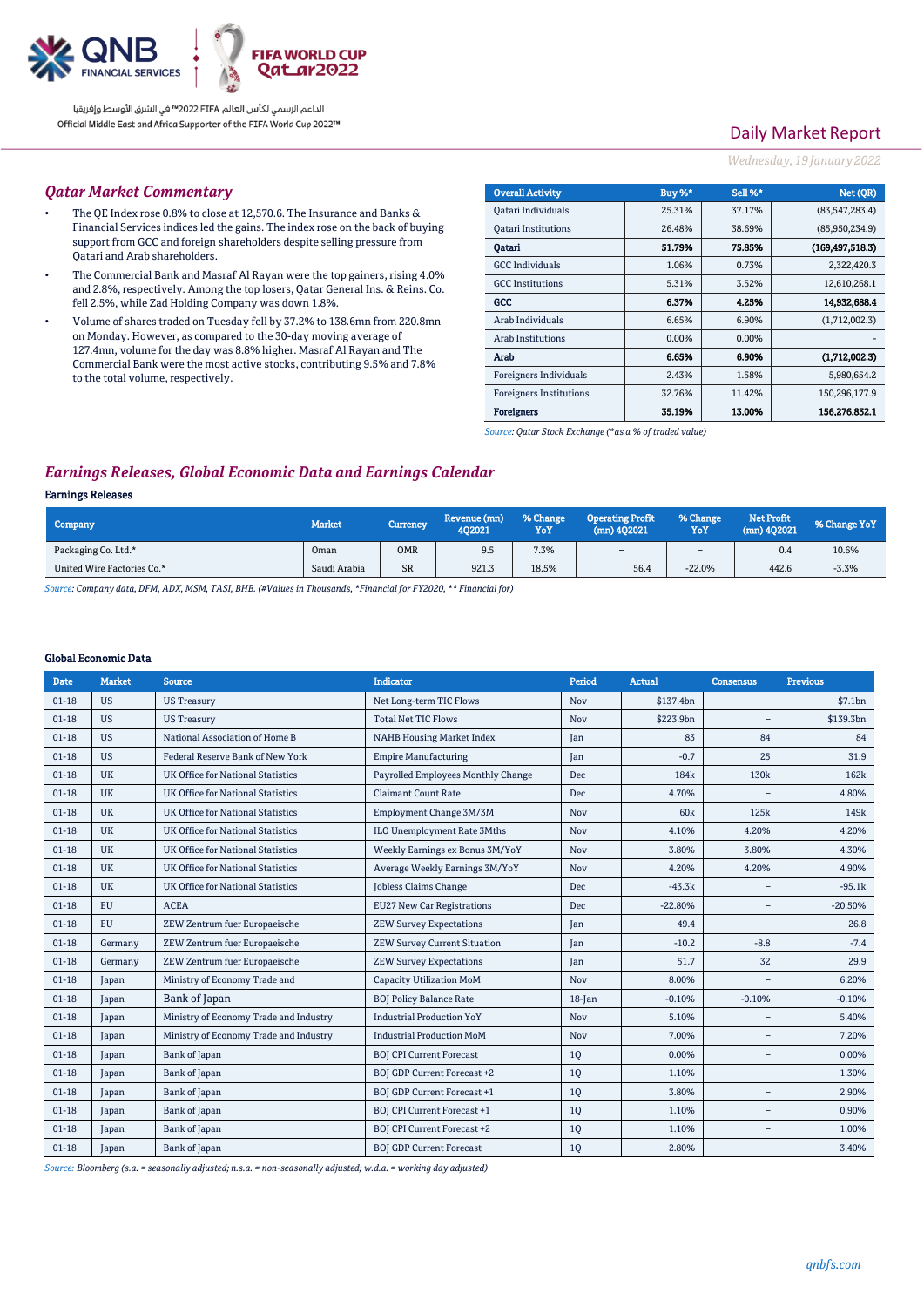

# Daily Market Report

*Wednesday, 19 January2022*

## Earnings Calendar

| <b>Tickers</b> | <b>Company Name</b>                           | Date of reporting 402021 results | No. of days remaining | <b>Status</b> |
|----------------|-----------------------------------------------|----------------------------------|-----------------------|---------------|
| QFLS           | <b>Qatar Fuel Company</b>                     | 19-Jan-22                        | 0                     | Due           |
| CBQK           | The Commercial Bank                           | 19-Jan-22                        | $\Omega$              | Due           |
| QIIK           | <b>Qatar International Islamic Bank</b>       | 24-Jan-22                        | 5                     | Due           |
| GWCS           | <b>Gulf Warehousing Company</b>               | 25-Jan-22                        | 6                     | Due           |
| <b>NLCS</b>    | Alijarah Holding                              | 27-Jan-22                        | 8                     | Due           |
| <b>MARK</b>    | Masraf Al Rayan                               | 30-Jan-22                        | 11                    | Due           |
| QIGD           | <b>Qatari Investors Group</b>                 | 1-Feb-22                         | 13                    | Due           |
| <b>QAMC</b>    | <b>Qatar Aluminum Manufacturing Company</b>   | 3-Feb-22                         | 15                    | Due           |
| <b>QIMD</b>    | <b>Qatar Industrial Manufacturing Company</b> | 6-Feb-22                         | 18                    | Due           |
| OLMI           | OLM Life & Medical Insurance Company          | 10-Feb-22                        | 22                    | Due           |

*Source: QSE*

## *Qatar*

- QNCD announces appointment of new Chief Executive Officer after Resignation of CEO – Qatar National Cement Co. (QNCD) announced the appointment of Essa Mohammed Ali Kaldari as Chief Executive Officer with effect from February 01, 2022. QNCD announced that Mohammed Ali Al Sulaiti resigned from his position Chief Executive Officer effective from January 31, 2022 (QSE)
- Mandatory health insurance to contribute upto QR2.2bn to healthcare industry - The mandatory health insurance will improve the quality of services in the health care sector and contribute positively to the economy. Compulsory health insurance will contribute QR1.7bn to QR2.2bn to health care industry, according to a senior official of an insurance company. "The compulsory insurance can contribute to around QR1.7bn to QR2.2bn to the health care industry including top ups, as per our internal market study," said Nadia Basbous, Chief Under-writing Officer - Medical and Life Insurance at Seib Insurance and Reinsurance Company. She was addressing a webinar on mandatory health insurance. "During the FIFA World Cup 2022 we are expecting around 1.5 million visitors which will generate additional spending on insurance and other services as it will become mandatory for visitors to have health insurance when entering the country," she added. (Peninsula Qatar)
- Qatar's Mannai Approves Sale of IT Services Provider Inetum Mannai Corp. said its board approved the sale of French information technology services provider Inetum SA, paving the way for a disposal that could fetch upward of \$2 billion. Mannai didn't identify the potential buyer or how much it expects to receive from the sale. The deal is subject to entering definitive transaction documentation and approvals, the company said in a statement on Wednesday. The Qatari trading company has been working with advisers to help gauge interest in Inetum, Bloomberg reported last year. The company could fetch about \$2.4 billion and attract private equity firms as well as other technology companies, the people said at the time. Inetum offers systems integration, technology consulting, application engineering, outsourcing and software development services and is a top player in several European markets. The Paris-based company has nearly 27,000 employees in 26 countries and generated 1.97 billion euros of revenue last year, according to its website. Mannai acquired 51% of the company, known at the time as GFI Informatique, in 2016. It later bought out remaining shareholders and delisted the company from the Paris bourse. Shares of Mannai have risen about 80% in Doha trading over the past year, valuing it at about \$672 million. The benchmark Qatar Exchange index gained 16% during the period. (Bloomberg)
- Qatar seen to post budget surplus this year on higher oil prices Qatar is expected to post budget surplus this year with Brent oil forecast to average just under \$70/barrel in 2022, according to region's banking group Emirates NBD. "Despite relatively tight fiscal policy, and some external headwinds, we expect the GCC economies to see faster growth in 2022 as they continue to build on the progress made last year. Overall, we forecast GDP growth in the GCC will accelerate to 5.1% on a nominal GDPweighted basis in 2022, with the oil and gas sector contributing meaningfully to this faster growth," Emirates NBD said in a report

authored by Khatija Haque, its head of research and chief economist. The "recovery" in the GCC economies "gained momentum" in the second half (H1) of 2021 as travel restrictions eased, tourism rebounded and domestic demand strengthened. Regional PMI surveys pointed to an acceleration in non-oil sector growth in Qatar, the UAE and Saudi Arabia, while the OPEC+ agreement to gradually increase oil production from July contributed to a recovery in the oil and gas sectors as well. "Overall, we estimate GCC economies grew 2.3% in 2021 (on a nominal GDP weighted basis) following a contraction of -4.9% in 2020. The economic recovery in the region last year was more gradual than the sharp rebound in some of the major developed economies, including the United States, partly due to the size of the hydrocarbons sector and partly because direct fiscal stimulus during the Covid-19 pandemic was smaller relative to many other countries," Emirates NBD said. (Gulf-Times.com)

- QFC: Factoring to shape Doha as trade finance hub Doha should capitalize on supply chain finance, such as factoring, by making it as an attractive asset class for institutional investors to "unlock the full potential" of trade finance, according to the Qatar Financial Centre (QFC). "The final step in unlocking the full potential of such a trade finance platform lies is enabling supply chain finance (e.g. factoring) as an attractive asset class for institutional and other investors," said the QFC economist in an article. This broad type of debtor finance would allow financial institutions to use all bits of data, ranging from traders' payment history to real-time data from logistics firms, to enter a transaction with confidence, it said. The largest bank in the Middle East and North Africa, QNB Group, is already active in the space – but focuses its efforts primarily via QNB Alahli in Egypt and QNB Finans in Turkey. Meanwhile, in Qatar, international banks such as ICBC and HSBC are presently operating in the area, while local banks such as Doha Bank and Mashreq Bank also participate, according to the article. "If these factoring transactions can increase in volume and decrease in defaults, via use of such a trade finance platform, they could in time form the basis of an appealing asset class with abilities to scale," it said. Qatar, with its strong financial institutions represented across multiple international markets and an emerging trading sector, can position itself well to become a host for such a trade finance platform, according to the QFC. (Gulf-Times.com)
- Qatar Energy issues a tender to develop the Al-Edd Al Sharqi oil field Qatar Energy has issued a tender for the development of the Al Idd Al Sharqi oil field – North Dome; With the aim of soliciting offers for the installation of platforms for wellheads and offshore pipelines for this offshore field, which was discovered in 1960, and which is located in Qatari waters, 85 kilometers east of Doha. This comes at a time when Qatargas has launched a tender for the construction of a gas pipeline as part of the second phase of the North Field Sustainability Project. (NFPS)Which aims to maintain the production capacity of the field wells well in the future, according to Al-Watan newspaper. (Bloomberg)
- QEWS to disclose its Annual financial results on February 13 Qatar Electricity & Water Co.(QEWS) will disclose its financial statement for the period ending 31st December 2021 on February 13, 2022. (QSE)
- VFQS announces the closure of nominations for board membership Vodafone Qatar (VFQS) announced the closure of the period for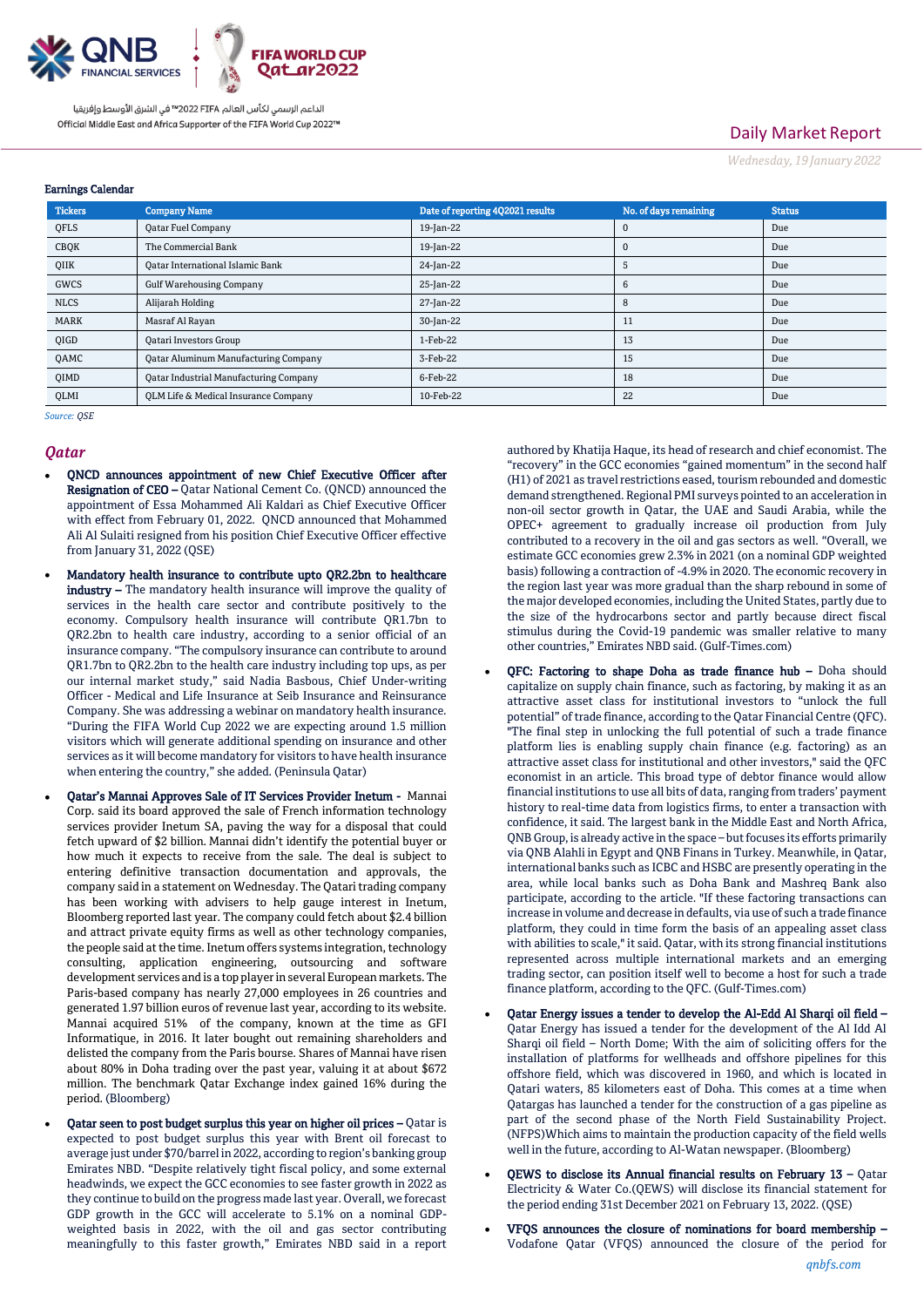

nomination for the membership of its board of directors for 2022 - 2024 on January 18, 2022 at 02:00 PM. (QSE)

- VFQS to disclose its Annual financial results on February 02 Vodafone Qatar (VFQS) will disclose its financial statement for the period ending December 31, 2021 on February 02, 2022. Vodafone Qatar (VFQS) will hold the conference call with the Investors to discuss the financial results for the Annual 2021 on February 03, 2022 at 01:30 PM , Doha Time (QSE)
- MCCS announces the results of its Board of Directors' meeting Mannai Corporation announced the results of its Board of Directors' meeting held on January 18, 2022 and approved The Board resolved in favor of the potential sale of its entire shareholding full ownership in Inetum SA (equivalent to approx. 99% of the existing shares), subject to (i) entering into definitive transaction documentation, (ii) receipt of all necessary consents and approvals and (iii) all conditions to the potential sale being satisfied or waived in accordance with its terms. (QSE)
- QAMC's board of directors meeting on February 03 Qatar Aluminum Manufacturing (QAMC) has announced that its board of directors will be holding a meeting on February 03, 2022 to discuss the financial results of the Company for the financial year ended December 31, 2021. (QSE)
- QAMC to hold its investors relation conference call on February 07 Qatar Aluminum Manufacturing (QAMC) will hold the conference call with the Investors to discuss the financial results for the Annual 2021 on February 07, 2022 at 01:30 PM , Doha Time. (QSE)
- QLMI to disclose its Annual financial results on February 10 QLM Life & Medical Insurance Company (QLMI) discloses its financial statement for the period ending December 31, 2021 on February 10, 2022. (QSE)
- QCSD announces the completion of the process of reducing the capital of QNNS – Qatar Central Securities Depository Company (QCSD) announced the completion of the capital reduction process of Qatar Navigation, by canceling the treasury shares, so that the company's new capital became (1,136,164,750) shares, as of Wednesday, January 19, 2022. (QSE, Bloomberg)
- NLCS to holds its investors relation conference call on January 30 National Leasing Holding (NLCS) will hold the conference call with the Investors to discuss the financial results for the Annual 2021 on January 30, 2022 at 01:30 PM , Doha Time. (QSE)
- NLCS to holds its EGM on February 09 for 2022 National Leasing Holding (NLCS) announces that the General Assembly Meeting EGM will be held on February 09, 2022, at Alijarah building – Al Hilal D-ring road Al Wajbah Hall at 04:30 PM. In case of not completing the legal quorum, the second meeting will be held on February 20, 2022, at Alijarah building – Al Hilal D-ring road Al Wajbah Hall at 06:30 PM. The agenda includes (1) Amend the article of association as follows: (a) Amendment to Articles 26, 39,41 and 42. and (b) Adding Articles 14, 40,43 and 44. (QSE)
- Ezdan Al Wakra Villages occupancy rates hit 95% record highs Ezdan Real Estate Company has announced that occupancy rates exceeded 95% in most residential villages in Al Wukair area in the fourth quarter of 2021. Meanwhile, rental index continues to rise gradually in parallel with the rising demand for rent in fully-furnished apartments and villas in Ezdan villages. (Gulf-Times.com)
- Amir issues decision to renew the term of the Board of Directors of Qatar Development Bank – His Highness the Amir Sheikh Tamim bin Hamad Al Thani issued Amiri Resolution No. 1 of 2022 renewing the term of the Board of Directors of Qatar Development Bank. The decision stipulated that the term of the Board of Directors of Qatar Development Bank would be renewed for a period of three years as follows: HE Ali bin Ahmed Al Kuwari as Chairman, HE Sheikh Mohammed bin Hamad bin Qassim Al Thani as Vice Chairman, and the membership of HE Ahmed bin Mohamed Al Sayed and Saud bin Abdullah bin Hamad Al-Attiyah, Salman Galadari, Muhammad Badr Al-Sada, and Abdulaziz Ismail Faraj Al-Ansari. (Gulf-Times.com)
- Azerbaijan, Qatar mull business cooperation Business officials from Azerbaijan and Qatar have discussed prospects of cooperation between the two countries' small and medium-sized businesses, Trend has

reported. The meeting held between Azerbaijan's Small and Medium Business Development Agency Chairman Orkhan Mammadov and Managing Director of the Qatari Baladna Food Industries Ramez Al-Khayat focused on the support and services that can be provided to the Baladna Food Industries, the report added. It should be noted that the latter meets 95% of Qatar's needs for meat, milk, and dairy products. The parties also exchanged views on the implementation of projects in the field of cooperation between SMBs of the two countries. The Small and Medium Business Development Agency was established under the Azerbaijani presidential decree on December 28, 2017. Its charter and structure were endorsed by the presidential decree on June 26, 2018. (Bloomberg)

## *International*

- World tourism inched back in 2021, still a fraction of pre-pandemic levels – The world tourism industry barely improved last year compared to 2020, with all indicators staying way below pre-pandemic levels and industry professionals not expecting a full recovery before 2024, the World Tourism Organization (UNWTO) said on Tuesday. The tourism industry suffered a huge blow in 2020 as a result of lockdowns and travel restrictions aimed at curbing the spread of COVID-19, which made people around the world limit their activity and lose their livelihoods. Rising vaccination rates and the easing of travel restrictions did allow a small rebound in the second half of 2021, Madrid-based UNWTO said in a report, though the spread of the Omicron variant in December triggered another dip in both travel bookings and industry optimism. "The pace of recovery remains slow and uneven across world regions due to varying degrees of mobility restrictions, vaccination rates and traveler confidence," the report said. Southern Mediterranean Europe, Central America and the Caribbean saw the biggest increases in tourist arrivals compared with 2020, but were still respectively 54%, 56% and 37% below the 2019 numbers. Meanwhile the number of tourists in the Middle East and the Asia Pacific kept falling in 2021, tumbling to 79% and 94% below prepandemic levels respectively as many destinations remained closed to non-essential travel. Global tourism's direct gross product rose 19% in 2021 from 2020 to \$1.9 trillion, the report said, as each tourist spent more and stayed longer than in 2020. But the tourism industry's revenue still barely surpassed half its 2019 levels. Around 64% of tourism professionals polled by the UNWTO in December do not expect a full recovery before 2024 or later - up from the 45% polled in September, when perspectives for travel revival had not yet been marred by Omicron. (Reuters)
- New York state factory activity slumps in January amid Omicron surge Factory activity in New York state slumped in January amid a surge in COVID-19 infections, but manufacturers remained upbeat about business conditions over the next six months. The New York Federal Reserve said on Tuesday its "Empire State" index on current business conditions plunged 32.6 points to a reading of -0.7 this month. This was the first negative reading since June 2020. A reading below zero signals a contraction in the New York manufacturing sector. New York has been slammed by a vicious winter wave of coronavirus infections, driven by the Omicron variant, which has severely disrupted business activity. The survey offered an early read of Omicron's impact on the economy. Manufacturers reported a sharp decline in orders. The survey's new orders index tumbled 32 points to a reading of -5.0. There were also decreases in shipments and unfilled orders measures, though not on the same magnitude as the plunge in new orders. Factories continued to wait long periods for supplies to be delivered, keeping prices elevated. But manufacturers were generally optimistic about the outlook for the next six months. The index for future business conditions dipped 1.3 points to a reading of 35.1 this month. The capital expenditures index climbed two points to 39.7, a multi-year high, suggesting that firms plan significant increases in both capital spending in the months ahead. (Reuters)
- *qnbfs.com* US home builder sentiment dips; New York state factory activity plummets – Confidence among US single-family homebuilders slipped in January after four straight monthly increases, and builders called for a new softwood lumber agreement with Canada to ease shortages and lower prices, a survey showed. Other data showed factory activity in New York state slumped this month amid surging COVID-19 infections, but manufacturers remained upbeat about business conditions over the next

# Daily Market Report *Wednesday, 19 January2022*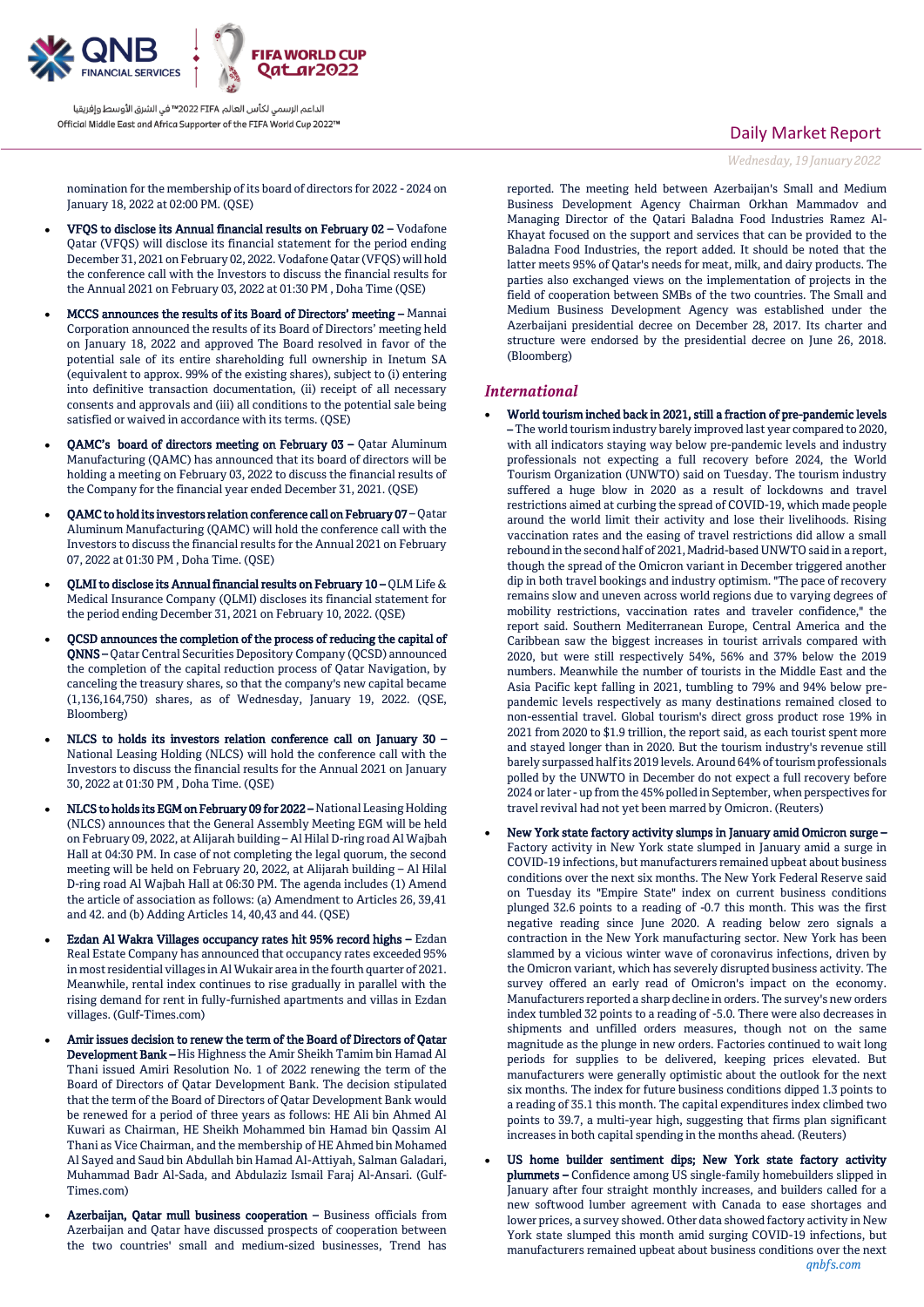

six months. The reports supported views that the economy started the year on a soft note because of high inflation, shortages and raging coronavirus cases, driven by the Omicron variant. "This is a reminder that COVID still holds sway over the recovery," said Oren Klachkin, lead US economist at Oxford Economics in New York. "U.S. supply chain dynamics didn't improve at the end of 2021, and early data suggest they've only worsened in 2022." The National Association of Home Builders/Wells Fargo Housing Market index dipped one point to 83 this month. A reading above 50 indicates that more builders view conditions as good than poor. "NAHB analysis indicates the aggregate cost of residential construction materials has increased almost 19% since December 2021," NAHB Chairman Chuck Fowke said in a statement. "Policymakers need to take action to fix supply chains. Obtaining a new softwood lumber agreement with Canada and reducing tariffs is an excellent place to start." According to the NAHB, higher material costs and shortages were adding weeks to typical single-family home construction times. The economy is struggling with high inflation, mostly the result of the pandemic, which has snarled supply chains. The US last November nearly doubled the duties on imported Canadian softwood lumber to 17.9% after a review of its antidumping and countervailing duty orders. The Trump administration initially imposed 20% duties on Canadian softwood lumber in 2018 after the collapse of talks on a new quota arrangement, but reduced the level in December 2020 to 9%. President Joe Biden's administration had stuck to those duties until the Commerce Department's November review. The NAHB survey was conducted during the first two weeks of January and does not fully reflect the recent jump in mortgage interest rates. The 30 year fixed-rate mortgage averaged 3.45% during the week ending Jan. 13, up from 3.22% in the prior week, according to data from mortgage finance agency Freddie Mac. More expensive building materials and higher mortgage rates could make housing less affordable, especially for lowerincome groups and first-time home buyers. The dollar was trading higher against a basket of currencies. US Treasury yields rose, weighing on Wall Street stocks. (Reuters)

- UK sees record job creation but inflation squeezes wages British employers hired a record number of staff last month and labor shortages deepened - increasing the chance that the Bank of England will raise interest rates again next month - but pay was squeezed by rapidly rising inflation. Tuesday's data suggests the surge in cases of the Omicron variant of coronavirus in December did little to dent the resilience of Britain's job market. The figures are also unlikely to ease the BoE's concern that a rising inflation tide will be slow to ebb. Concern about possible labour shortages and pay pressures over the medium term was a major reason why the BoE raised interest rates last month for the first time since the start of the pandemic. Financial markets see an 85% chance that the BoE will raise rates again on Feb. 3 after its next meeting, and 10 year government borrowing costs rose to a three-month high after the data. Employers added a record 184,000 staff to their payrolls in December, while the headline unemployment rate for the three months to November - which includes both self-employed and employed workers dropped to 4.1%, its lowest since June 2020. That said, some economists had doubts about the payrolls data, which often see big downward revisions. November's record reading of 257,000 was revised to 162,000 new hires on Tuesday. Separate data showed that overall 600,000 fewer people were in employment in the three months to November compared with before the pandemic, mostly reflecting fewer over-50s in work. (Reuters)
- Japan steel industry says EU extension of anti-dumping measures inappropriate - The head of Japan's main steel industry lobby said on Tuesday the European Union's decision to extend anti-dumping measures on electrical steel from Japan was inappropriate and it would consider taking action. On Monday, the EU extended setting minimum prices for electrical steel from Japan, China, Russia, South Korea and the US for five years on the basis that producers would otherwise dump it on the EU market. "The Japanese steel industry will carefully study this decision and determine a proper course of action," Eiji Hashimoto, chairman of the Japan Iron and Steel Federation, said in a statement. During the expiry review proceedings by the European Commission, the Japanese steel industry claimed that revoking the anti-dumping measures would not lead to continuation or recurrence of material injury to the industry in the

## Daily Market Report

## *Wednesday, 19 January2022*

EU, but the EU rejected Japan's claims, Hashimoto said. Despite the EU's imposition of minimum prices for grain-oriented flat-rolled products of silicon-electrical steel (GOES) in 2015, the EU's imports of the products from Japan stood at 20,000-30,000 tons a year between 2016 and 2020, up from 15,000 tons in 2015, according to an official at the Japanese federation. "The actual impact from the extension may be limited as the EU's import prices of these Japanese electrical steel are mostly above the minimum prices, but we will continue our claim to protect free trade," the official said. (Reuters)

## *Regional*

- OPEC sees well supported oil market in 2022, despite Omicron OPEC on Tuesday stuck to its forecast for robust growth in world oil demand in 2022 despite the Omicron coronavirus variant and expected interest rate hikes, predicting the oil market would remain well supported through the year. The upbeat view from the OPEC comes as oil prices have reached the highest since 2014. Tight supply has given impetus to the rally, and OPEC's report also showed the group undershot a pledged oil-output rise in December. (Reuters)
- Kamco: Gulf IPOs pipeline is 'strong' though headwinds lie ahead The pipeline for IPOs in the Gulf region remains strong in 2022 for corporates and state-owned assets, though potential headwinds lie ahead, according to Kamco Invest. Although for IPOs the risks include new Covid-19 waves, interest-rate hikes, supply chain disruptions, geopolitics as well as stock market and oil-price volatility, analyst Thomas Mathew writes in a note. Still, secondary market valuations and stock market performance will be important for companies considering going public as they would like to capitalize on current valuations and liquidity, Mathew says. Other than the strong pipeline, catalysts for IPO activity include steady market valuations and regulator support. (Bloomberg)
- Gulf crypto firm Rain Financial raises \$110mn Gulf cryptocurrency company Rain Financial has raised \$110mn in a funding round participated by global investors. The latest round, which comes just about a year after the Bahrain-based crypto exchange raised \$6mn, is co-led by Silicon Valley firm Kleiner Perkins and investment company Paradigm. Other backers include Coinbase Ventures, Global Founders Capital, MEVP, Cadenza Ventures, JIMCO and CMT Digital. In a statement, the company said it will use the fresh capital to further expand licensing in other countries and regions, as well as enhance its technology. Rain was founded in 2017 by Abdullah Almoaiqel, AJ Nelson, Joseph Dallago and Yehia Badawy to offer a platform to buy, sell and store cryptocurrencies. It now has 400 employees on its payroll and has done more than \$1.9bn worth of transactions and enlisted more than 185,000 active users. (Zawya)
- NDMC: Saudi Arabia issues SR2.83bn in domestic Sukuk in January Saudi Arabia issued SR2.83bn (\$755.10mn) domestic sukuk, or Islamic bonds, for the month of January, the kingdom's National Debt Management Center said on Tuesday. The issuance was split into two tranches; the first, amounting to SR1.29bn, matures in 2030. The second amounted to SR1.585bn and matures in 2034. (Reuters)
- Kepco, Aramco to cooperate on hydrogen, ammonia for net zero Korea Electric Power Corp. and Saudi Aramco discussed ways to cooperate on supplying hydrogen and ammonia for their net-zero plans, according to a statement from the South Korea's state-run company. The two companies signed an MOU to do a joint research on potential partnership in investment, production, transportation, storage and sale of blue hydrogen and blue ammonia. Kepco will also work with Saudi Electric Company and ACWA Power to jointly look into ways to lower CO2 emissions via displacing oil-based power generators in Saudi Arabia. (Bloomberg)
- Saudi's PIF in pact to develop green hydrogen factory in the Kingdom Saudi Arabia's PIF signs memorandum of understanding with Samsung C&T and Posco to look into developing a project to produce green hydrogen in the kingdom and export it, according to state-run Saudi Press Agency. (Bloomberg)
- Amana's board approves capital raise The board of Amana Cooperative Insurance Company has recommended a capital increase of SR300mn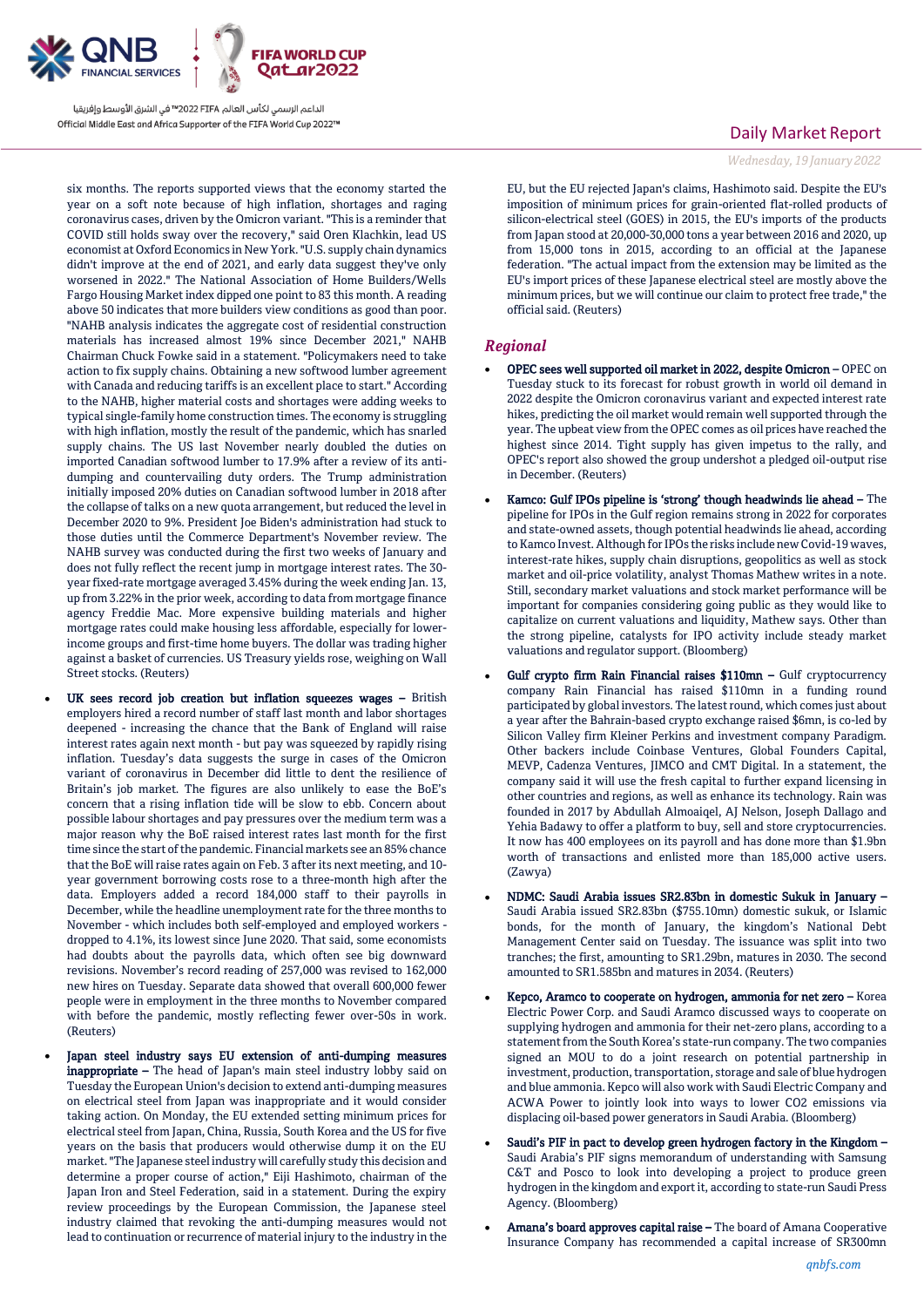

through a rights issue. The company will utilise the amount of the capital raise to support its future plans and strengthen the solvency margin position, according to a bourse filing on Tuesday. The company noted that the capital increase is subject to obtaining the approvals of the related regulatory authorities, adding that the financial advisor will be appointed later. (Zawya)

- Saudi fund's Activision bet to get a \$1bn Microsoft boost Saudi Arabia's sovereign wealth fund is set for a face-saving \$1.1bn boost to its investment in Activision Blizzard Inc. after Microsoft Corp. agreed to buy the video-game maker. The PIF, which first started building a position at the end of 2020, owned about 37.9mn shares in Activision at the end of September, according to public filings. Microsoft will pay \$95 a share in cash, valuing the stake at \$3.6bn, up from \$2.5bn at Friday's close. The deal if it completes will help rescue PIF's bet on the gaming publisher, whose shares had fallen more than a third from the time its investment was first reported to last week. The fund built its stake over the last three months of 2020 and the first half of 2021. While filings don't show the purchase price, if the fund paid the average price in each of those three quarters, its stake would've been acquired at an average of about \$89per share. The gaming publisher has been in turmoil since the summer, when it was sued by California's Department of Fair Employment and Housing over allegations of sexual harassment, unequal pay and retaliation. The shares closed at \$65.39 on Friday before soaring as high as \$86.90 Tuesday on the deal news, giving PIF's stake a \$700mn lift for the day. (Bloomberg)
- South Korea's LG plans to make Riyadh its regional centre for the Middle East – Seoul-based electronic company LG plans to make Riyadh its regional centre for the Middle East, the company's general manager in Saudi Arabia has confirmed, Ken Jeong announced that LG plans to open its regional office in the Kingdom soon, noting that the volume of the company's business in the Saudi market has exceeded \$500mn. The company aims to double the production capacity of the Saudi LG air conditioner factory to 1mn units annually, up from the current 400,000, Jeong added in an interview with Asharq. This will double the total value of the company's air-conditioning products manufactured in Saudi Arabia from \$200mn to \$400mn. (Zawya)
- Doosan Heavy to set up casting & forging JV in Saudi Arabia Doosan Heavy signs deal with Dussur and Saudi Aramco to set up a joint venture for casting & forging. JV will build a plant in Saudi Arabia with 60,000 tona-year production capacity. (Bloomberg)
- UAE's Masdar eyes renewable energy export from Indonesia to Singapore – The UAE's renewable energy company Masdar has signed a MoU with Singapore's Tuas Power, France's EDF Renewables and PT Indonesia Power to develop renewable energy within Indonesia and to export it to Singapore. The agreement envisages the development of solar photovoltaic (PV) facilities with a capacity of as much as 1.2GW, and potential associated storage, Masdar said in a statement on Tuesday. Singapore expects to import 4GW of low-carbon electricity by 2035, which would constitute 35% of its total supply. The nation's Energy Market Authority issued a request for proposal (RFP) last October to appoint suppliers to import and sell around 1.2GW of electricity into Singapore. Masdar entered the Indonesian market in 2020, forming a joint venture with PT PJBI, a subsidiary of Indonesia's state electricity company, to develop the Cirata Floating Photovoltaic Power Plant, Asia's largest. Masdar announced financial close on the project last August, and it is expected to begin commercial operation in the fourth quarter of this year. (Zawya)
- WAM : UAE's AMEA Power to raise clean energy output to 5,000MW in 3 years – AMEA Power, a subsidiary of Al Nowais Investments (ANI), said on Tuesday that it aims to raise its output of clean energy to 5,000MW within the next three years, state news agency WAM said. The agency added that the company's production from renewable energy projects since its establishment has reached about 2,000 MW through solar and wind energy plants in 15 countries, including Egypt, Jordan, Tunisia, Morocco and Mauritania. (Zawya)
- UAE's Etihad 7 program aims to fund renewable energy projects in Africa – The UAE has launched a new programme to finance renewable energy projects in Africa. The Etihad 7 program launched by the Emirates will

## Daily Market Report

*Wednesday, 19 January2022*

secure financing for renewable energy projects in Africa, and aims to provide clean electricity to 100mn people by 2035, according to a tweet from the UAE Media Office. Commenting on the initiative, Sheikh Shakhboot bin Nahyan Al Nahyan, Minister of State, Ministry of Foreign Affairs and International Cooperation, said: "United by economic, cultural, political, and people-to-people ties, our two regions are inextricably linked, with enormous potential for further cooperation in the years to come. One of the keys to unlocking that potential, supercharging Africa's economies, and allowing millions of people to contribute to building a prosperous continent is electricity–specifically, renewable energy." (Bloomberg)

- Dubai's Emirates suspends flights to several US destinations on 5G concerns – Dubai's Emirates airline announced on Tuesday that it will suspend flights to several destinations in the US as of January 19 until further notice because of concerns over 5G mobile deployment. (Reuters)
- Abu Dhabi's Aldar to build \$490mn sustainable city project UAE-listed developer Aldar Properties is set to build a sustainable city project worth AED1.8bn (\$490mn), as part of its strategy to achieve sustainable development goals, according to a media report. The project in Yas Island will feature 864 units, with construction set to commence in the fourth quarter of 2020 and complete in two years and six months, The National reported on Tuesday. The developer is looking to establish itself as a "socially responsible" company in the real estate business and has plans to develop projects with positive environmental impact. On Monday, it launched a portfolio-wide energy management project to cut its energy consumption by approximately 20% across 80 of its properties, including hotels, schools, commercial, leisure, retail and residential buildings. (Zawya)
- Aldar, Diamond developers plan sustainable city in Abu Dhabi Construction of the AED1.8bn project on Abu Dhabi's Yas Island is scheduled to start in 4Q, with a 30-month completion target. 864 residential units and 3,000sqm of retail to be powered by renewable energy and it will span an area of 397,000sqm in Yas North. (Bloomberg)
- Bahrain sells BHD100mn 364-day bills Bahrain sold BHD100mn (\$265.24mn) of bills due January 19, 2023 on January 18. Investors offered to buy 1.64 times the amount of securities sold. The bills were sold at a price of 98.2425, have a yield of 1.77% and will settle on January 20. (Bloomberg)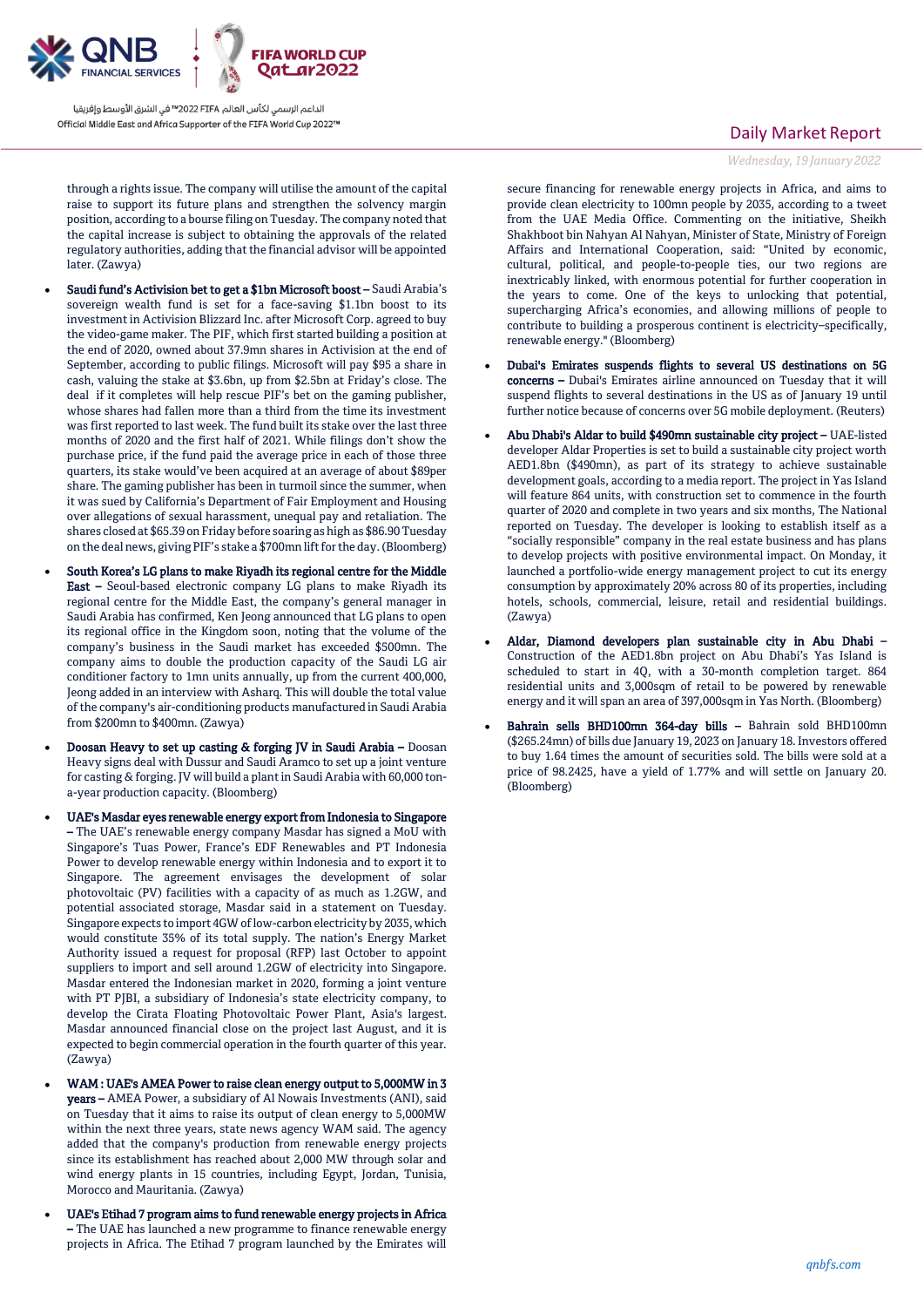

# Daily Market Report

*Wednesday, 19 January2022*

# *Rebased Performance*





*Source: Bloomberg*

| <b>Asset/Currency Performance</b>    | Close (\$) | 1D%   | WTD%  | YTD%  |
|--------------------------------------|------------|-------|-------|-------|
| Gold/Ounce                           | 1,813.74   | (0.3) | (0.2) | (0.8) |
| Silver/Ounce                         | 23.47      | 2.0   | 2.2   | 0.7   |
| Crude Oil (Brent)/Barrel (FM Future) | 87.51      | 1.2   | 1.7   | 12.5  |
| Crude Oil (WTI)/Barrel (FM Future)   | 85.43      | 1.9   | 1.9   | 13.6  |
| Natural Gas (Henry Hub)/MMBtu        | 4.48       | 2.8   | 2.8   | 22.4  |
| LPG Propane (Arab Gulf)/Ton          | 118.00     | 1.6   | 1.6   | 5.1   |
| LPG Butane (Arab Gulf)/Ton           | 151.25     | (0.7) | (0.7) | 8.6   |
| Euro                                 | 1.13       | (0.7) | (0.8) | (0.4) |
| Yen                                  | 114.61     | (0.0) | 0.4   | (0.4) |
| GBP                                  | 1.36       | (0.4) | (0.6) | 0.5   |
| <b>CHF</b>                           | 1.09       | (0.4) | (0.4) | (0.6) |
| <b>AUD</b>                           | 0.72       | (0.4) | (0.3) | (1.1) |
| <b>USD Index</b>                     | 95.73      | 0.5   | 0.6   | 0.1   |
| <b>RUB</b>                           | 76.97      | 1.1   | 1.0   | 3.1   |
| <b>BRL</b>                           | 0.18       | (0.9) | (0.6) | 0.1   |

*Source: Bloomberg*

| <b>Global Indices Performance</b>                                                                                                                                                                                                            | <b>Close</b> | 1D%*  | WTD%* | YTD%*  |
|----------------------------------------------------------------------------------------------------------------------------------------------------------------------------------------------------------------------------------------------|--------------|-------|-------|--------|
| <b>MSCI World Index</b>                                                                                                                                                                                                                      | 3,124.21     | (1.6) | (1.5) | (3.3)  |
| DJ Industrial                                                                                                                                                                                                                                | 35,368.47    | (1.5) | (1.5) | (2.7)  |
| <b>S&amp;P 500</b>                                                                                                                                                                                                                           | 4,577.11     | (1.8) | (1.8) | (4.0)  |
| NASDAQ 100                                                                                                                                                                                                                                   | 14,506.90    | (2.6) | (2.6) | (7.3)  |
| STOXX 600                                                                                                                                                                                                                                    | 479.79       | (1.7) | (1.0) | (2.2)  |
| <b>DAX</b>                                                                                                                                                                                                                                   | 15,772.56    | (1.8) | (1.4) | (0.6)  |
| <b>FTSE 100</b>                                                                                                                                                                                                                              | 7,563.55     | (1.2) | (0.3) | 2.7    |
| <b>CAC 40</b>                                                                                                                                                                                                                                | 7,133.83     | (1.7) | (0.8) | (0.8)  |
| Nikkei                                                                                                                                                                                                                                       | 28,257.25    | (0.2) | 0.1   | (1.4)  |
| <b>MSCI EM</b>                                                                                                                                                                                                                               | 1,241.58     | (1.0) | (1.3) | 0.8    |
| <b>SHANGHAI SE Composite</b>                                                                                                                                                                                                                 | 3,569.91     | 0.7   | 1.4   | (1.9)  |
| <b>HANG SENG</b>                                                                                                                                                                                                                             | 24,112.78    | (0.4) | (1.2) | 3.1    |
| <b>BSE SENSEX</b>                                                                                                                                                                                                                            | 60,754.86    | (1.3) | (1.4) | 4.2    |
| Bovespa                                                                                                                                                                                                                                      | 106,667.70   | (0.8) | (0.7) | 1.5    |
| <b>RTS</b><br>the state of the state of the state of the state of the state of the state of the state of the state of the state of the state of the state of the state of the state of the state of the state of the state of the state of t | 1,367.45     | (7.3) | (8.0) | (14.3) |

*Source: Bloomberg (\*\$ adjusted returns)*